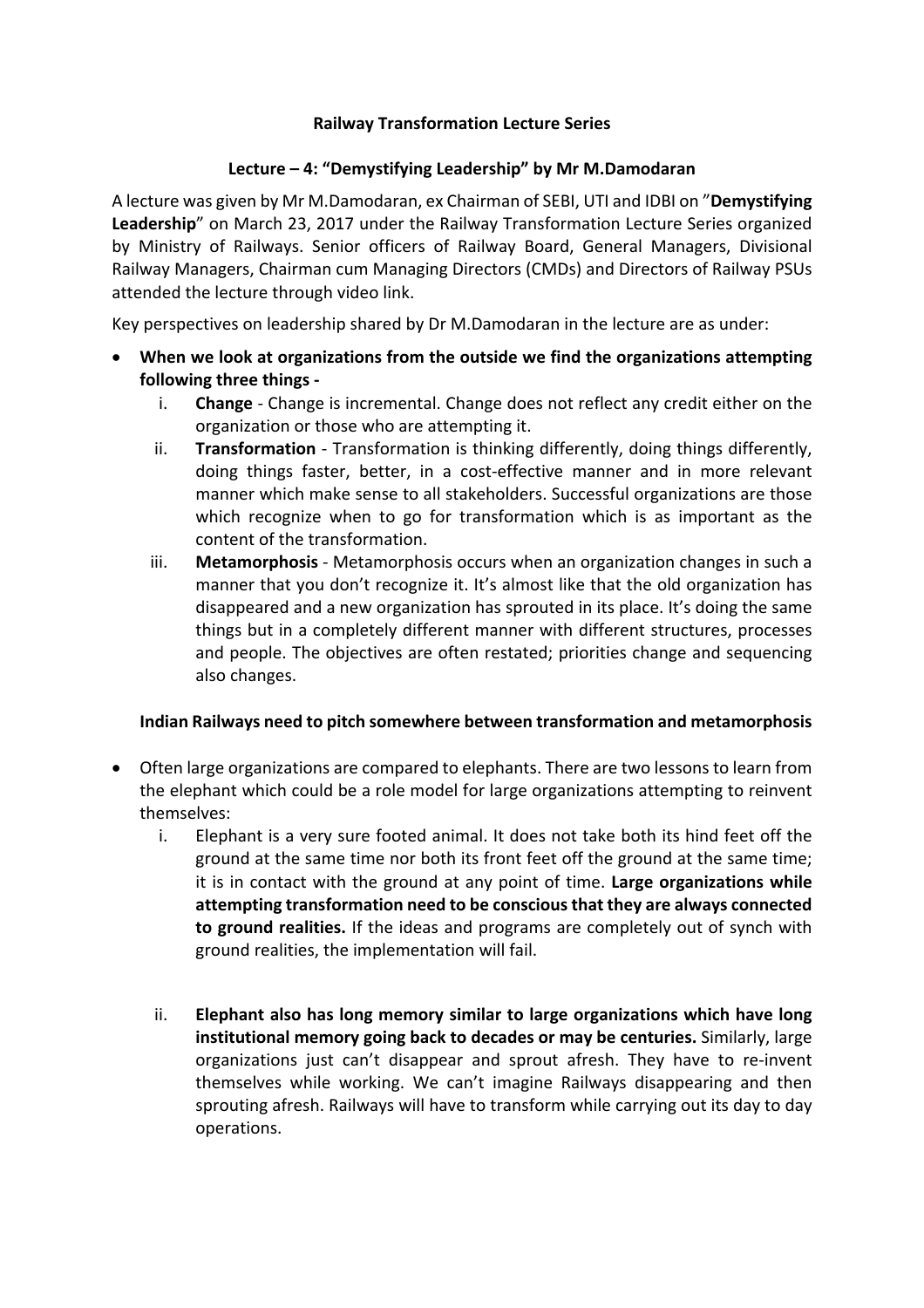#### • Is this a good time for Railways to attempt Transformation?

- i. Many people believe that if an organization is functioning, just let it be, why is there a need to interfere with it i.e. "If it isn't broke, don't fix it". The problem with **this approach is that if it is broken we may not be able to fix it.** For fixing organizations, we need to follow Ayurveda approach which is to **build capacities in good times**. The approach is to fix the problem at its root and not treat just the symptoms. And you can do this only when you have the luxury of time to do this, luxury of choosing the alternatives, luxury of bringing the right people to drive this change. It cannot be done through a firefighting exercise as it will give sub-optimal solution. As far as Indian Railways are concerned, this is a good time for attempting transformation as Railways do have problems but do not have an **existential crisis**.
- **His Experience at Transforming UTI:** UTI, a market leader in securities, was into serious problem, like a ship leaking through many places and on high seas in the late 1990s. The ship had to be fixed while sailing i.e. UTI could not afford to shut shop for carrying out repairs; it had to continue with its operations. There was lot of strength in the organization but morale and motivation were very low and people were not willing to take initiatives. I realized that there was a need to fix the people. I also realized that in the organization which has lasted over 38 years and faced several crises, there must be capable and honest people also. I needed to get the right people to do the right job. I took a decision to do away with the consultants and transform the organization with the strength of its own competent people. I believed that in any organization there is enough strength, task of the leader is to identify that strength, put the right people in the right places and follow **the EIA model of the TRIPOD Theory:** 
	- i. **TRIPOD theory** It is important that a TRIPOD has all the three 3 legs of the same length, in order to maintain balance. This is also true for organizations that are on a transformational path. These three legs are **Empowerment, Incentivizing and** Accountability. If as a leader you follow this model, your team will get charged.
		- **Empowerment** Empowerment is much more than delegation. Delegation is when you ask someone to do something and continuously monitor him. Empowerment happens when the ownership passes to the empowered.
		- **Incentivizing** However, even if you empower someone he may not exercise that power as power is responsibility. In government sector, there is a safety in avoiding decision making as errors of commission are punished but errors of omission are never punished. One can reach top of the organization without taking a decision in his/her whole life. People need to be suitably incentivized to exercise their power. Incentivizing people need not be through monetary measures, it can be through nonmonetary measures also like proper recognition.
		- Accountability With Empowerment and Incentivizing you also need Accountability for actions. Accountability is not just for fixing responsibility for decisions that have gone wrong but also for fixing responsibility of people for not taking decisions they are expected to take. The problem with our vigilance structure is that a person is never pulled up for not taking decisions. It's only the people who have taken decisions and whose decisions are looked at with the benefit of hindsight retrospectively, who